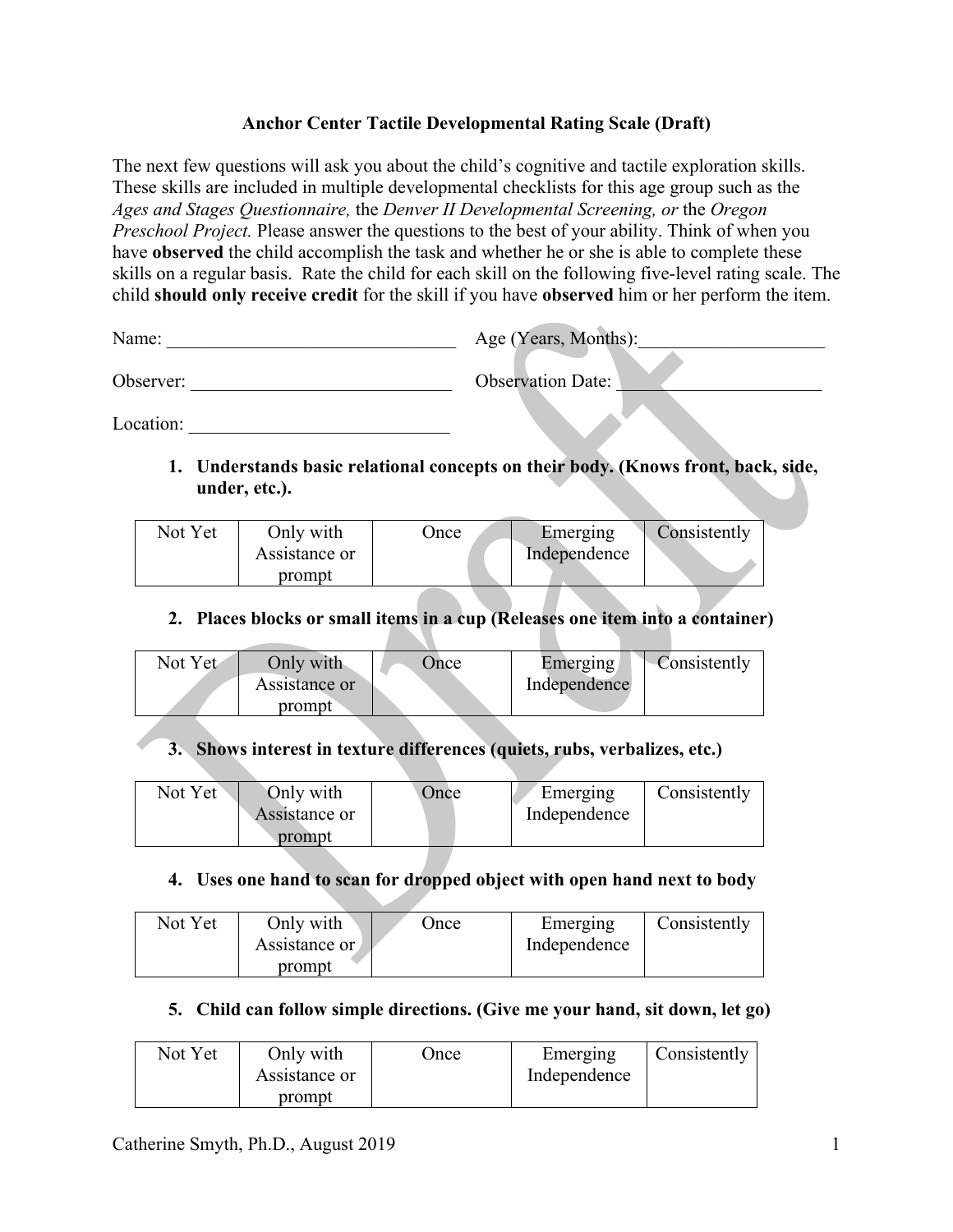## **6. Orients toys to body (For example: Can you put the toy on your head? Can you sit next to the ball?)**

| Not Yet | Only with<br>Assistance or | Once | Emerging<br>Independence | Consistently |
|---------|----------------------------|------|--------------------------|--------------|
|         | prompt                     |      |                          |              |

#### **7. Turns pages of books**

| Not Yet | Only with<br>Assistance or | Jnce | Emerging<br>Independence | Consistently |
|---------|----------------------------|------|--------------------------|--------------|
|         | prompt                     |      |                          |              |

## **8. Uses fingers for counting or "fingerplays"**

| Not Yet | Only with     | )nce | Emerging     | Consistently |  |
|---------|---------------|------|--------------|--------------|--|
|         | Assistance or |      | Independence |              |  |
|         | prompt        |      |              |              |  |

# **9. Can fasten clothing (zippers, buttons)**

| Not Yet | Only with     | Once | Emerging     | Consistently |
|---------|---------------|------|--------------|--------------|
|         | Assistance or |      | Independence |              |
|         | prompt        |      |              |              |
|         |               |      |              |              |

#### **10. Maintains search for dropped object in familiar environment**

| Not Yet | Only with<br>Assistance or | )nce | Emerging<br>Independence | Consistently |
|---------|----------------------------|------|--------------------------|--------------|
|         | prompt                     |      |                          |              |

### **11. Answers simple questions accurately (Yes, No, name, place:** *This does NOT have to be with speech, can include gestures***)**

| Not Yet | Only with<br>Assistance or | Once | Emerging<br>Independence | Consistently |
|---------|----------------------------|------|--------------------------|--------------|
|         | prompt                     |      |                          |              |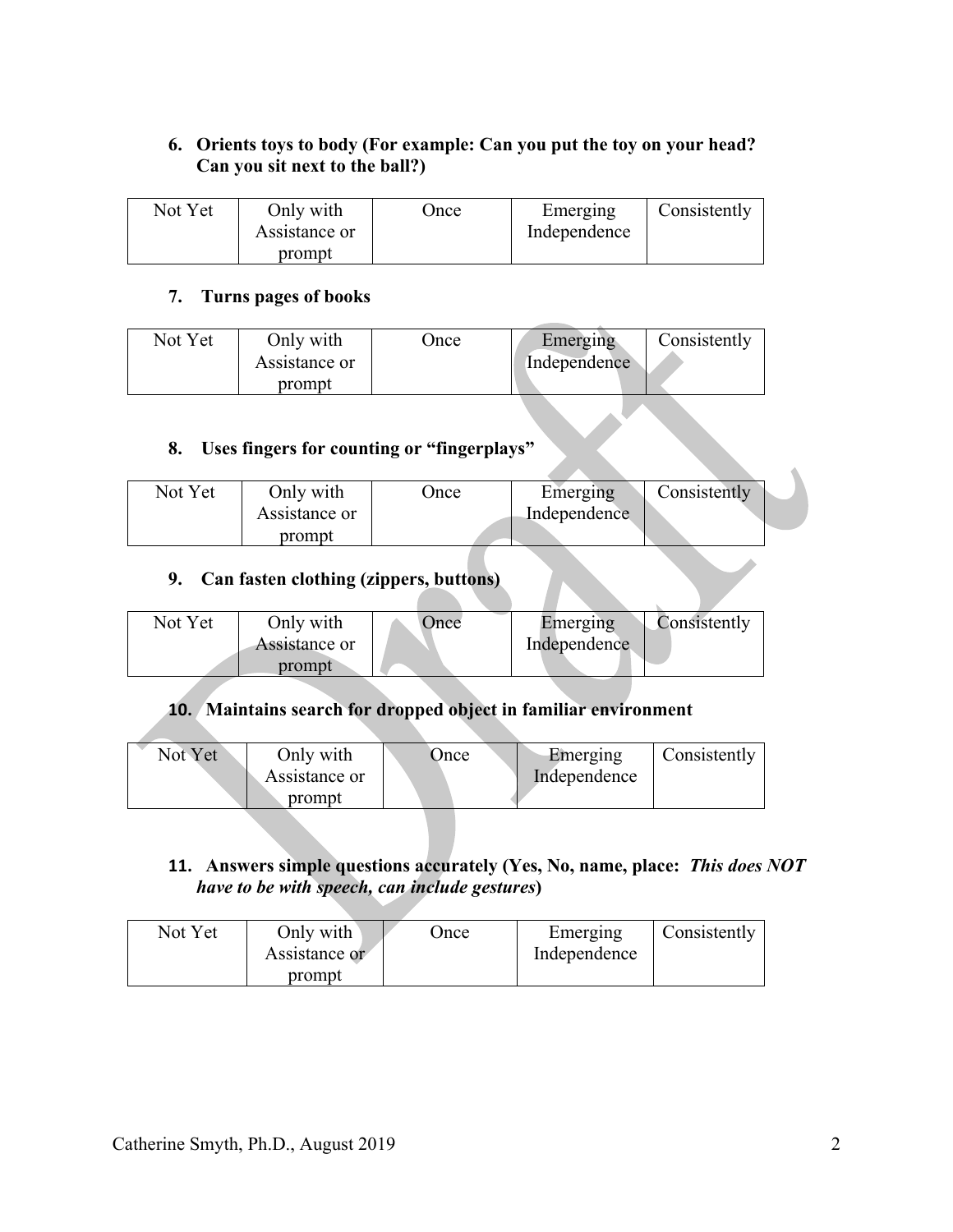#### **12. Rolls, pats, pounds, or pinches clay ball**

| Not Yet | Only with<br>Assistance or | Jnce | Emerging<br>Independence | Consistently |
|---------|----------------------------|------|--------------------------|--------------|
|         | prompt                     |      |                          |              |

#### **13. Matches textures**

| Not Yet | Only with<br>Assistance or | Jnce | Emerging<br>Independence | Consistently |
|---------|----------------------------|------|--------------------------|--------------|
|         | prompt                     |      |                          |              |

#### **14. Sorts objects by size**

| Not Yet | Only with     | Once | Emerging     | Consistently |
|---------|---------------|------|--------------|--------------|
|         | Assistance or |      | Independence |              |
|         | prompt        |      |              |              |

## **15. Sorts objects by shape**

| Not Yet | Only with<br>Assistance or | <b>Dnce</b> | Emerging<br>Independence | Consistently |
|---------|----------------------------|-------------|--------------------------|--------------|
|         | prompt                     |             |                          |              |

## **16. Inserts pegs in a pegboard or lines up cars**

| Not Yet | Only with<br>Assistance or | <b>Dnce</b> | Emerging<br>Independence | Consistently |
|---------|----------------------------|-------------|--------------------------|--------------|
|         | prompt                     |             |                          |              |

## **17. Tactually locates requested objects on page**

| Not Yet | Only with<br>Assistance or | Once | Emerging<br>Independence | Consistently |
|---------|----------------------------|------|--------------------------|--------------|
|         | prompt                     |      |                          |              |

## **18. Traces around the outside of a shape**

| Not Yet | Only with<br>Assistance or | <b>Jnce</b> | Emerging<br>Independence | Consistently |
|---------|----------------------------|-------------|--------------------------|--------------|
|         | prompt                     |             |                          |              |